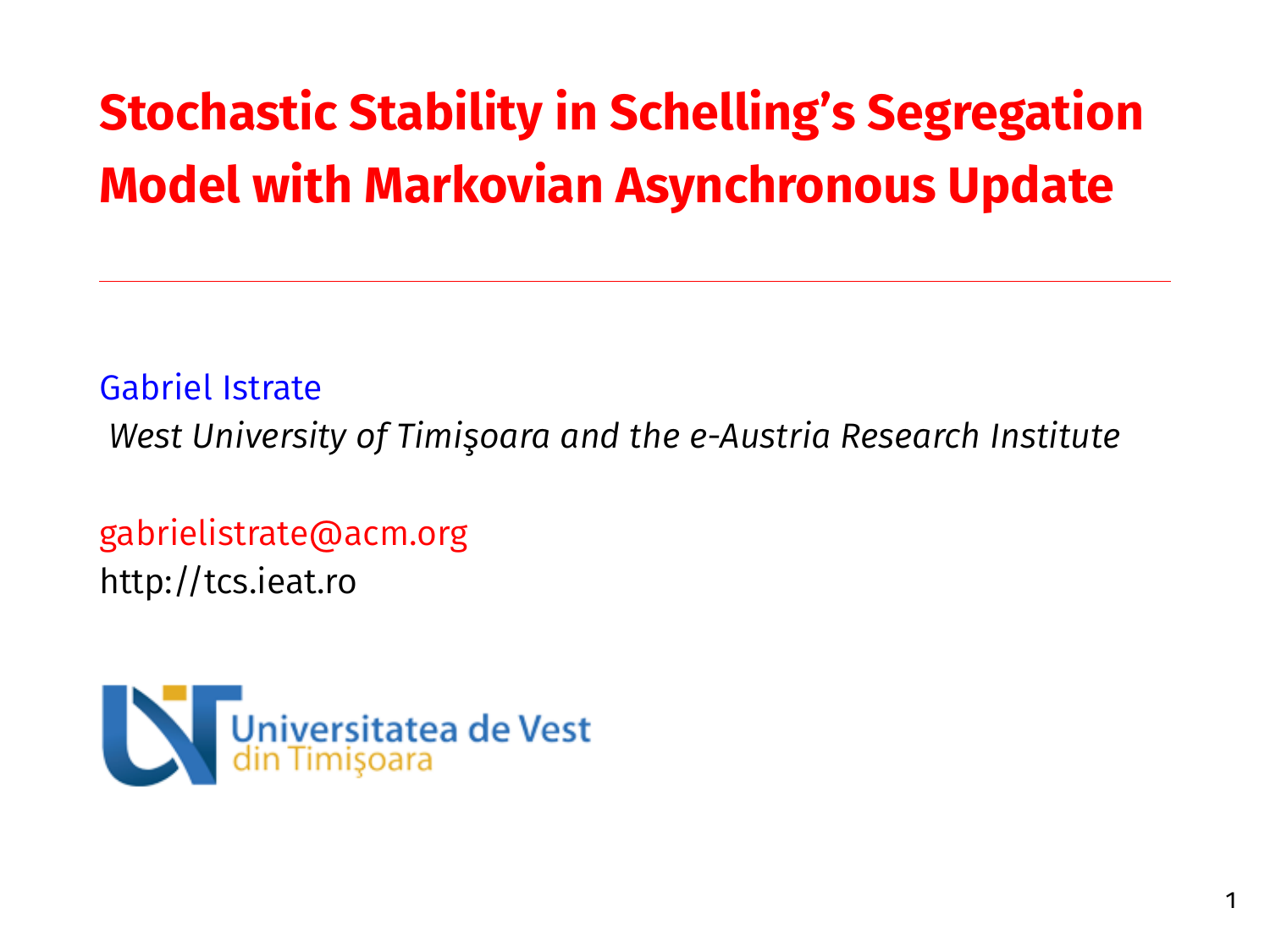Supported by IDEI Grant PN-III-P4-ID-PCE-2016-0842 ATCO, "Advanced techniques in optimization and computational complexity"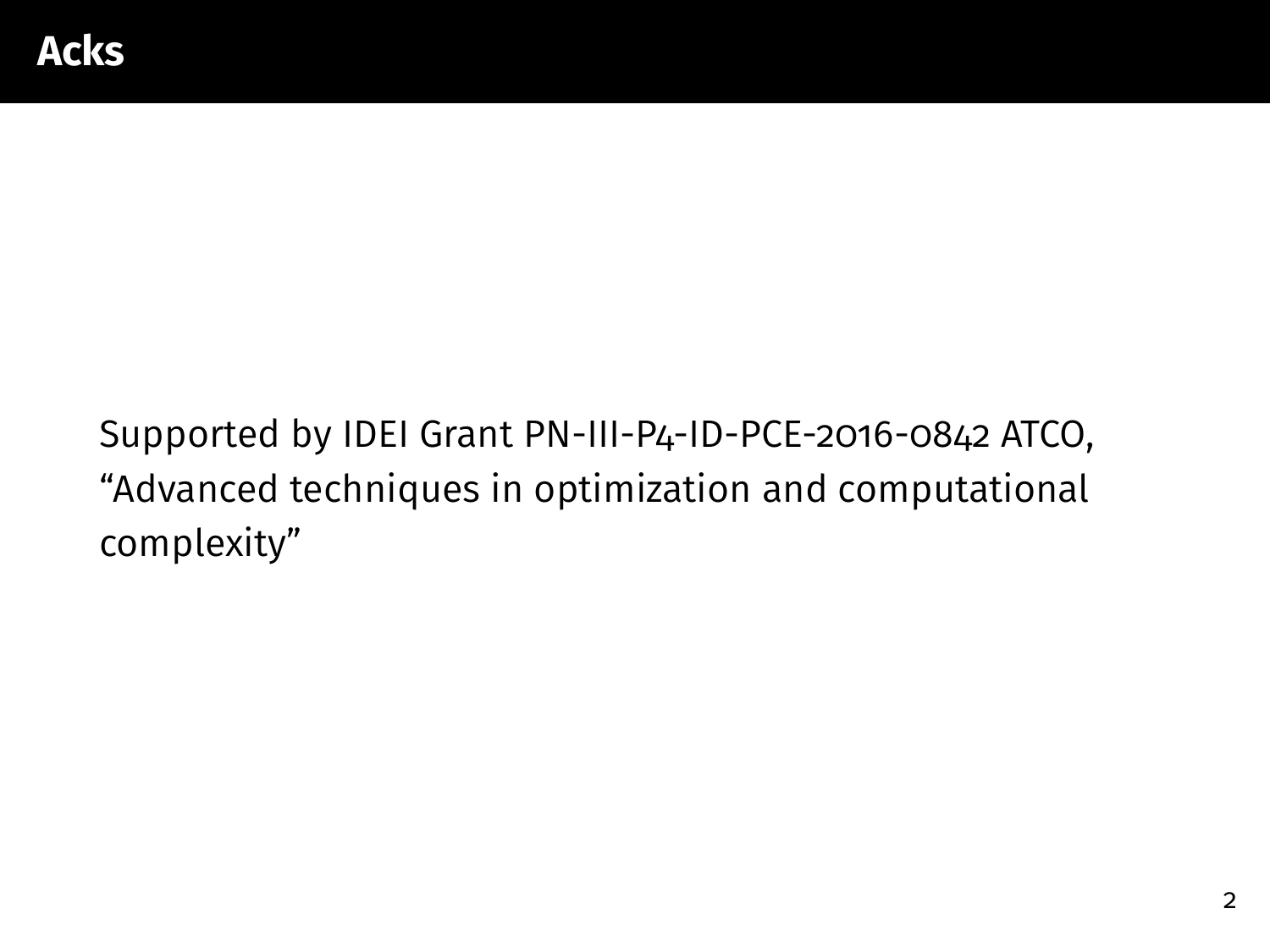### **Motivation: update rule matters !**



- Nowak & May (Nature 1992): Spatial Prisoners' Dilemma: complex patterns.
- Huberman & Glance (PNAS 1993): this complexity not seen for asynchronous update.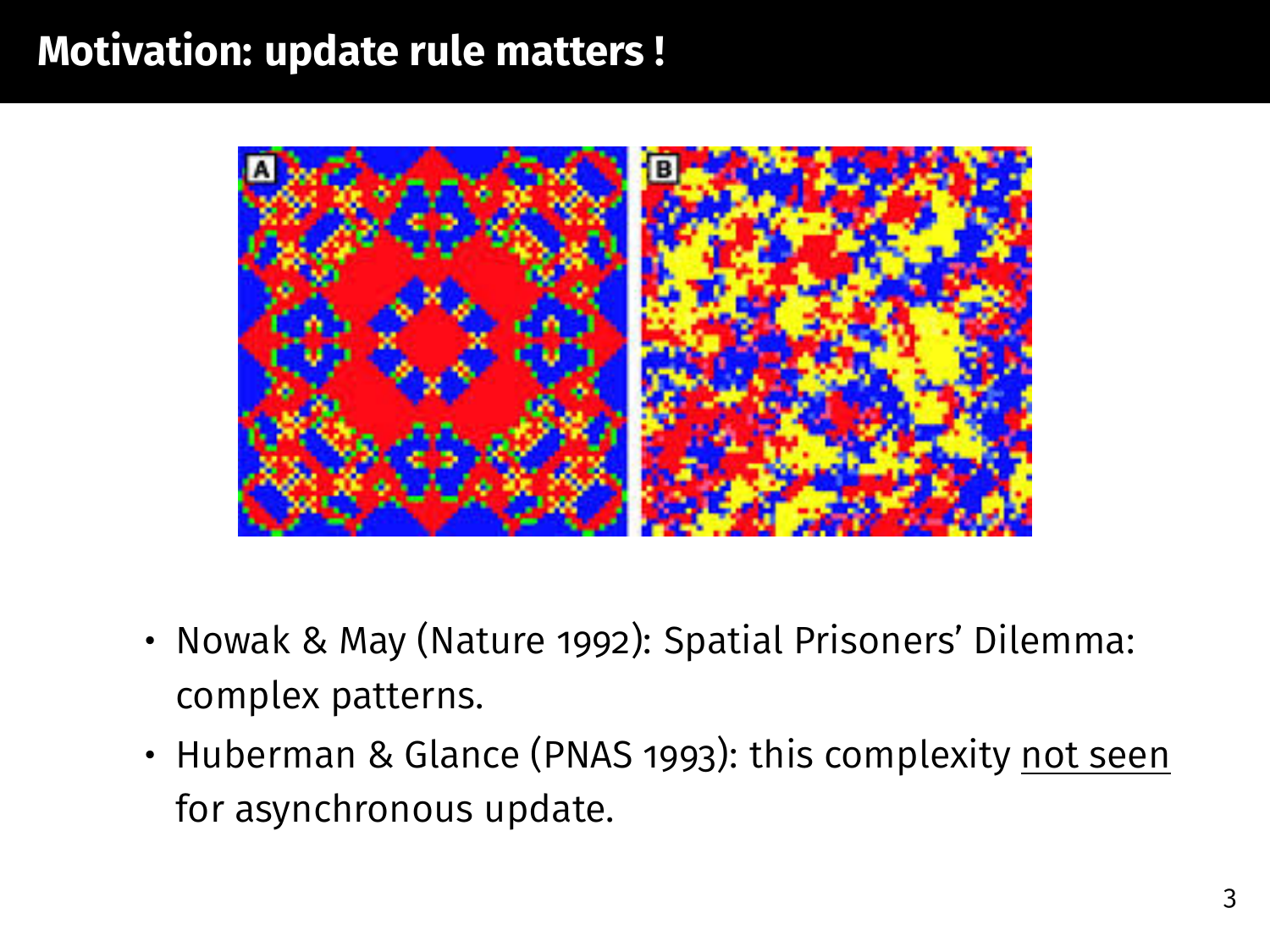# Verification and Validation of Evolutionary Game Models & So**cial Simulations**



- Soc. simulations (e.g. TRANSIMS): increasingly important.
- (When not parallel) many models employ random update.

Is there a single instance when true random asynchronous activation is socially plausible ? Are results crucially dependent on this assumption ?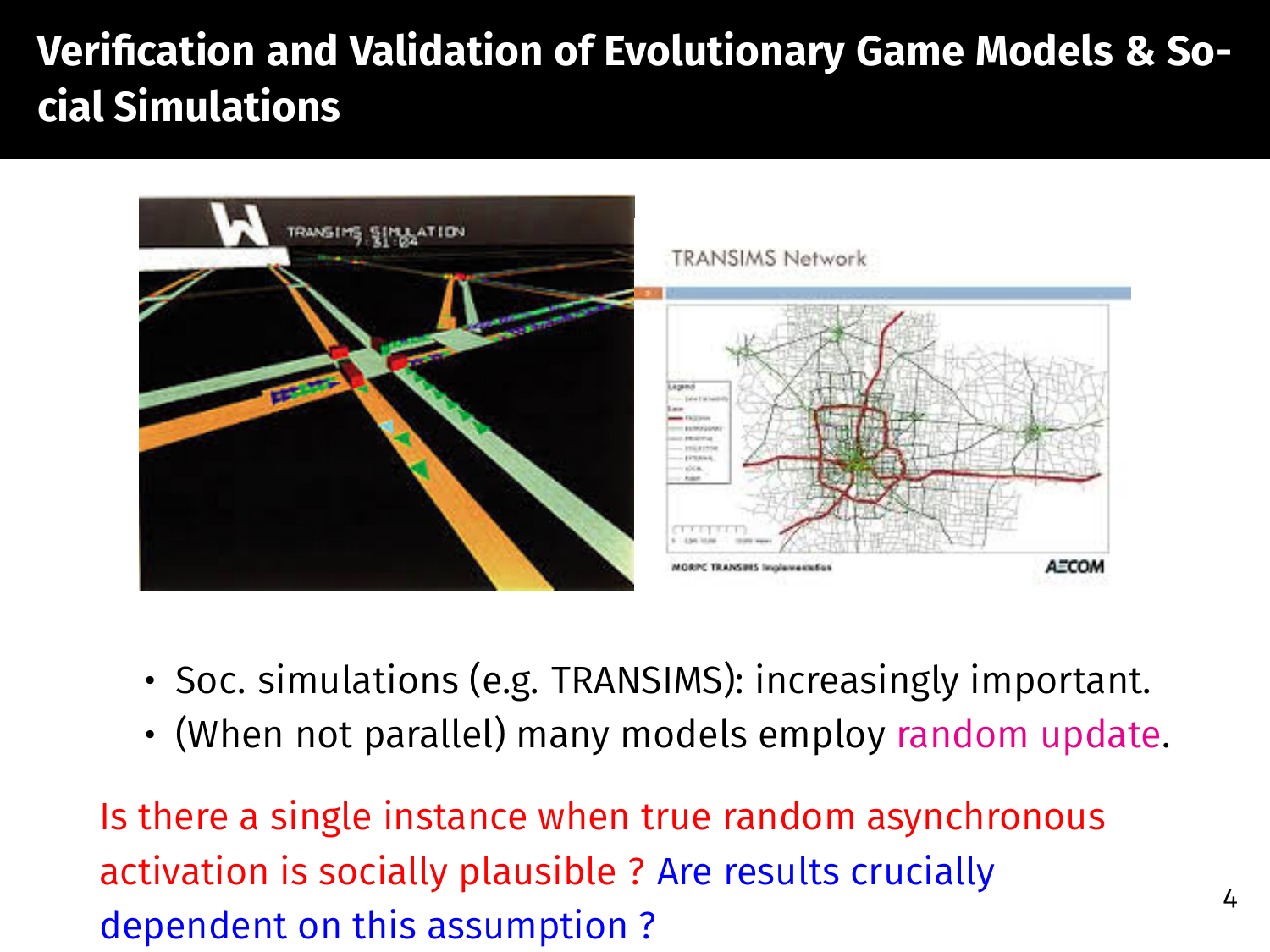# **Adversarial Scheduling Analysis of Evolutionary Game Models & Social Simulations**

- Adversarial scheduling: (G.I., Marathe, Ravi MSCS'12) Vary scheduler (adversarially), keeping everything else the same. Attempt to infer conditions on the scheduler that cause the baseline result to break/extend.
- This paper: do this for a version of Schelling's Segregation Model.
- Framework: stochastic stability in evol. game theory. Peyton Young (1-D), Zhang, Pollicott& Weiss (2-D).

#### **Take-home message:**

If scheduling is nonadaptive (next pair does not depend on system state), then result valid under random scheduling extends. Adaptive schedulers may break this.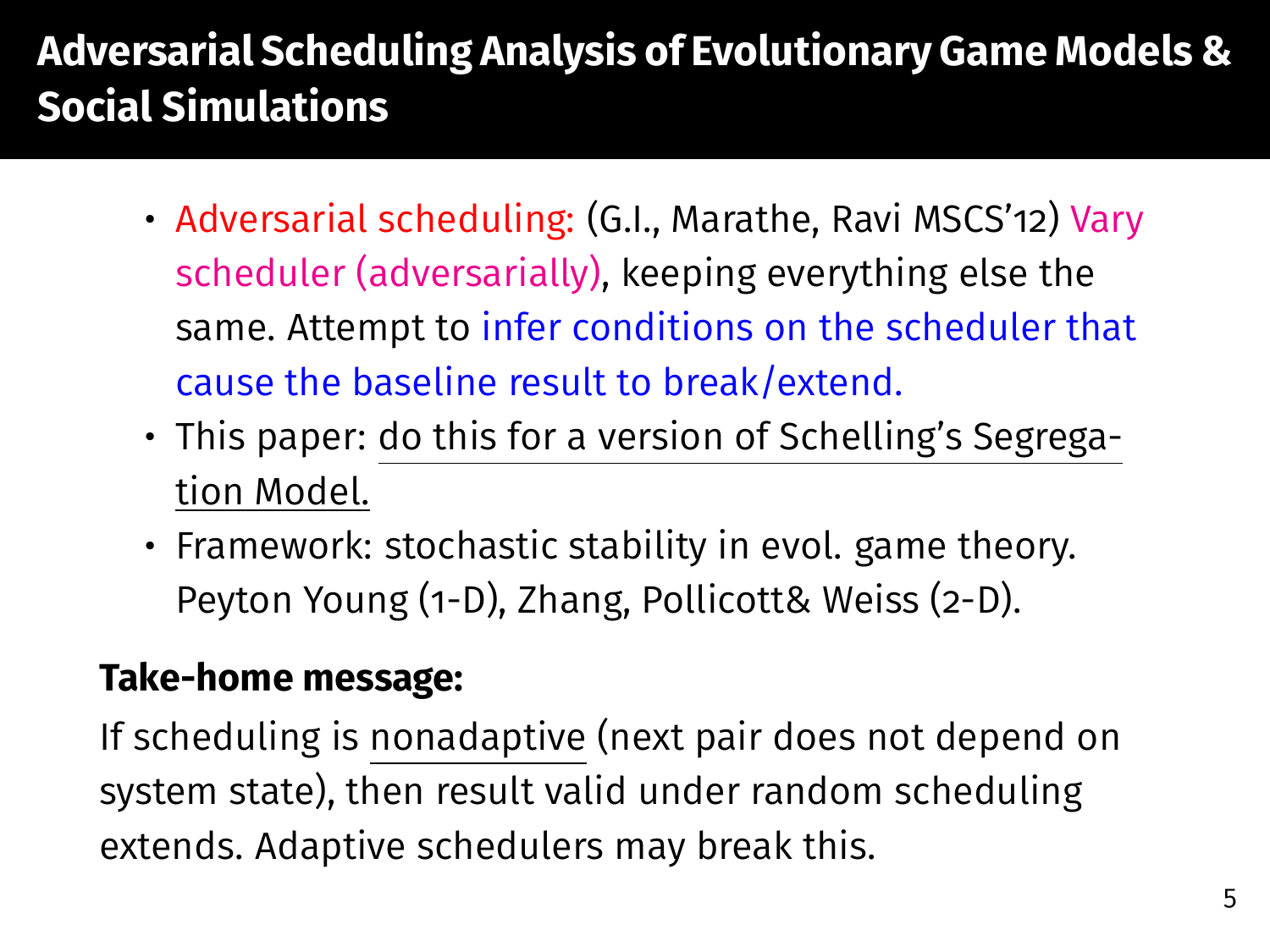# **Stochastic Stability: Intuition**



- $\cdot$  Best-response update: multiple equilibria (fixed points), actual output path dependent.
- Intuition: adding small amounts of noise can often "choose" one of the equilibria
- Equilibrium selection for risk-dominant equilibria. Emergence of standards/norms: driving on the left/right, gold vs. silver, etc. 6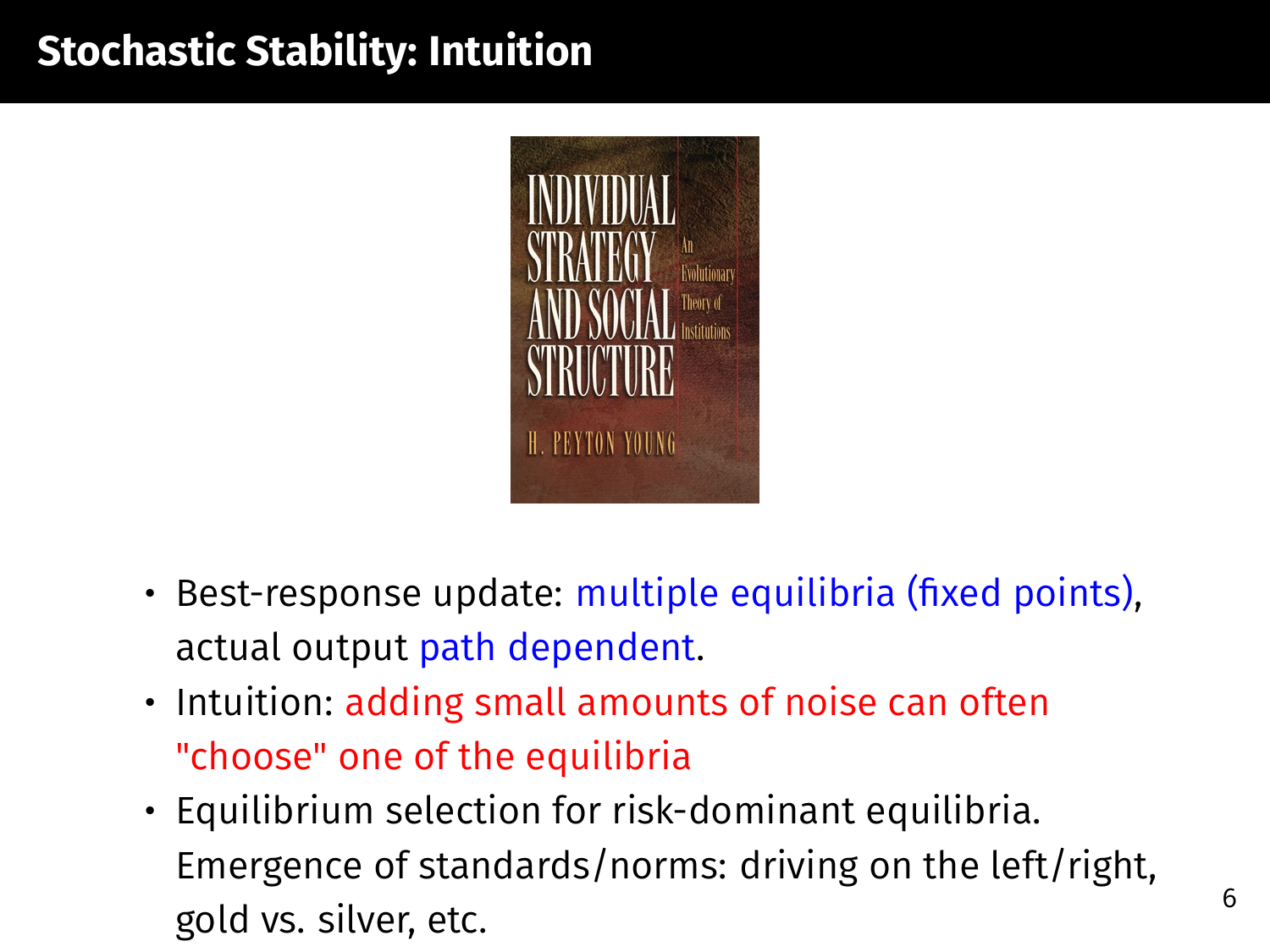### **Stochastic Stability: Definitions**

- **Definition:** Consider a Markov process  $P^0$  defined on a finite state space Ω. For each  $\epsilon > 0$ , define a Markov process P<sup>ε</sup> on Ω. P<sup>ε</sup> is a regular perturbed Markov process if all of the following conditions hold.
- $\boldsymbol{\cdot}$   $\boldsymbol{\it P}^{\epsilon}$  is irreducible for every  $\epsilon > 0.$
- For every  $x,y\in\Omega$ ,  $\lim_{\epsilon>0}P_{xy}^\epsilon=P_{xy}^0.$
- If  $P_{xy} > 0$  then there exists  $r(m) > 0$ , the *resistance of transition*  $m = (x \rightarrow y)$ , such that as  $\epsilon \rightarrow 0$ ,  $P_{xy}^{\epsilon} = \Theta(\epsilon^{r(m)})$ .

Let  $\mu^{\epsilon}$  be the (unique) stationary distribution of  $P^{\epsilon}$ . A state  $S$ is a stochastically stable strategy if  $\varliminf_{\epsilon \to 0} \mu^{\epsilon}(S) > 0.$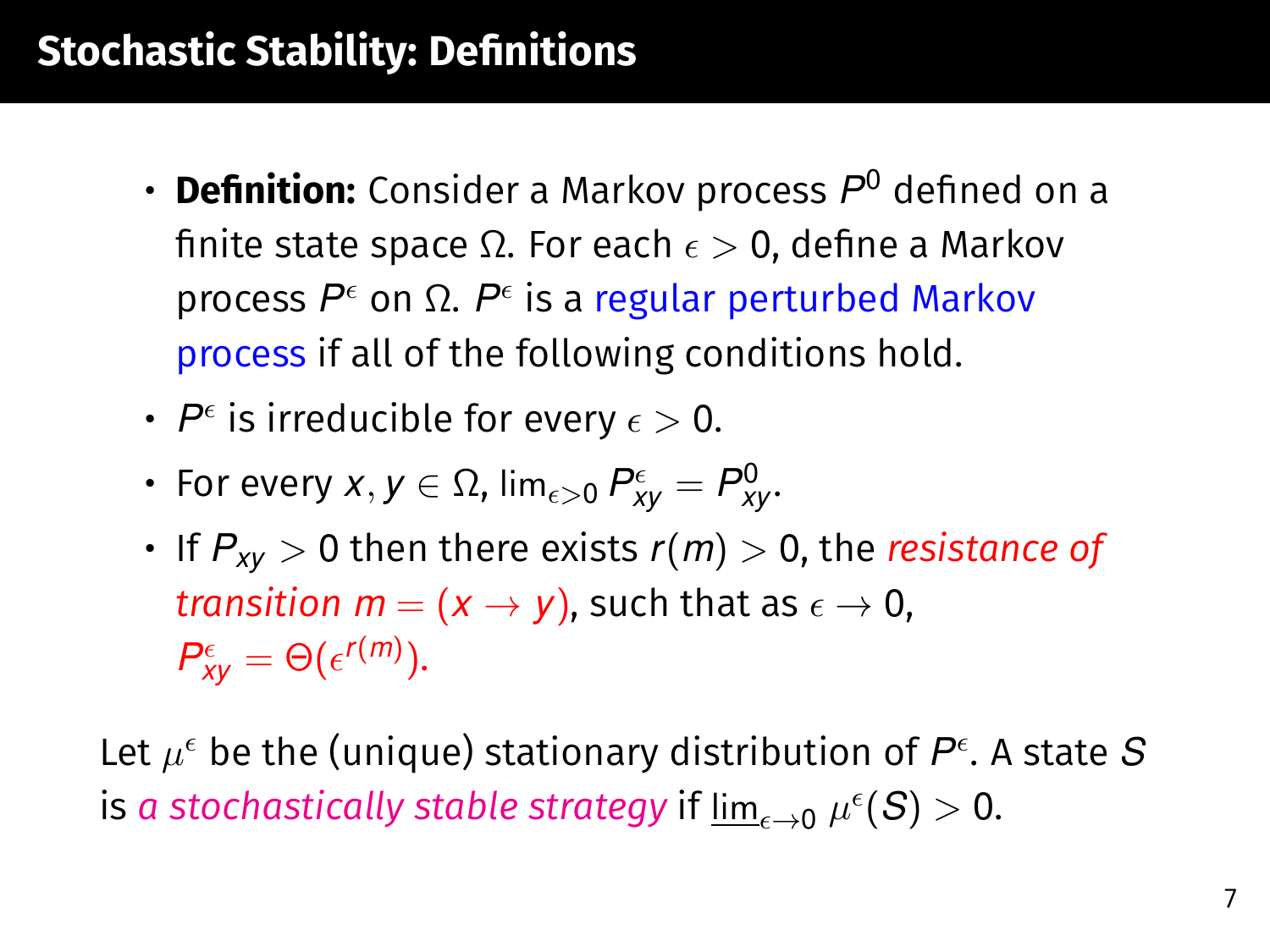### **Schelling's Segregation Model: Our Version**



- $\cdot$   $N \times N$  rectangular grid with periodic boundary conditions.
- Fields occupied by red/green agents.
- Agents' utility:  $u_i(\cdot) = rw(\cdot) + \epsilon$ , where  $r > 0$ , and  $w(x)$  is a (weighted) combination of the number of neighbors of *x* having the same color and the number of neighbors of *x* having the opposite color.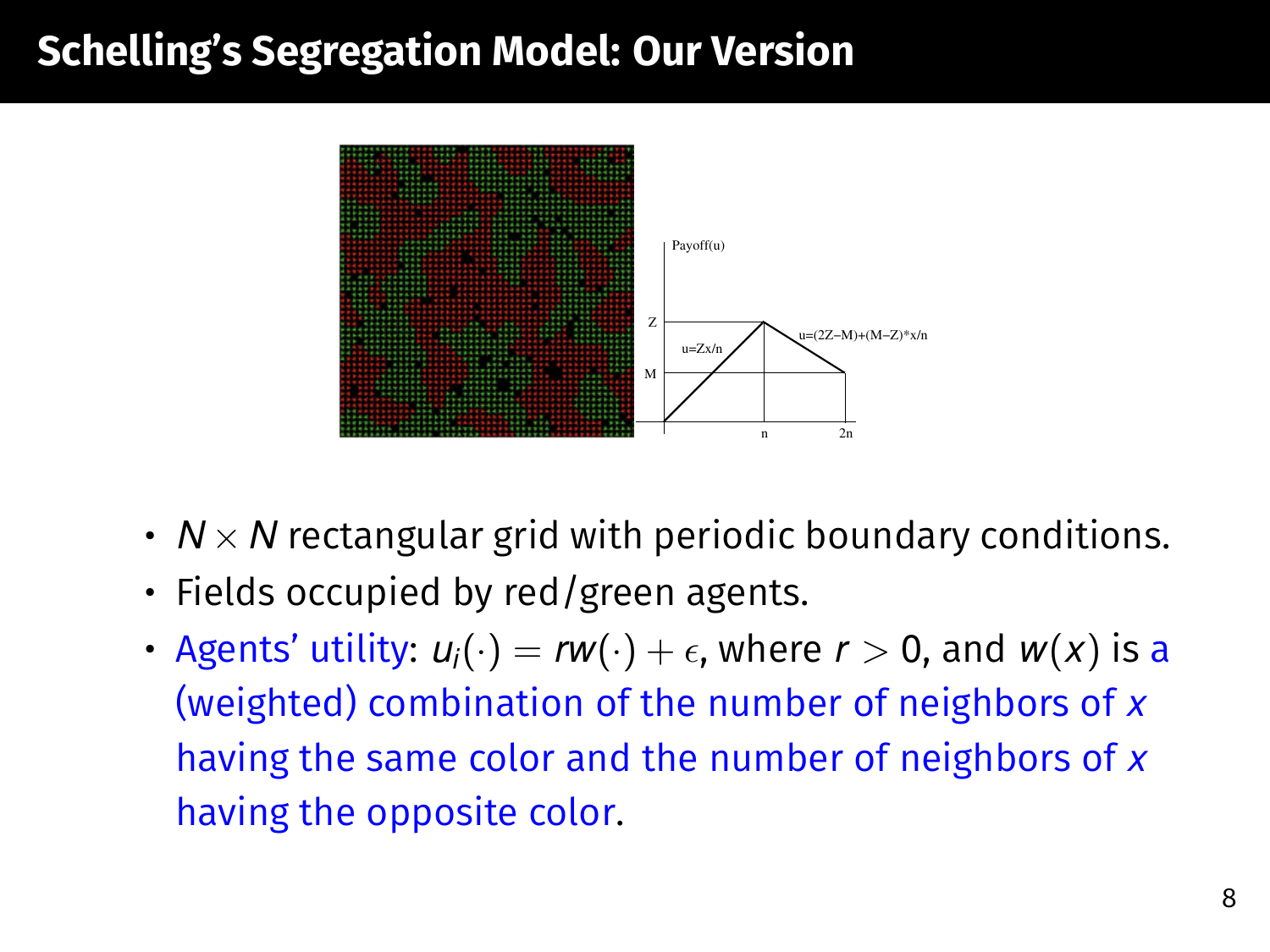# **Scheduling Model**

• Random Scheduler: two random agents get picked. If they can improve payoffs they switch. Else:

 $Pr[\text{switch}] = \frac{e^{\beta[u_1(\cdot|\text{switch})+u_2(\cdot|\text{switch})}]}{e^{\beta[u_1(\cdot|\text{switch})+u_2(\cdot|\text{switch})} \cdot e^{\beta[u_1(\cdot|\text{not switch})]}}$  $e^{\beta \cdot [u_1(\cdot) \text{sinich}) + u_2(\cdot \text{sinich}) + u_2(\cdot \text{sinich}) + u_2(\cdot \text{not switch}) + u_2(\cdot \text{not switch})}$ 

• 1-D: Peyton Young. 2-D: Zhang (JEBO, 2003).

BASELINE RESULT: Under random scheduling *stochastically stable states* are *maximally segregated*, i.e. maximize a potential function (measuring segregation).

- Markovian asynchronous update: To each pair of vertices *e* associate p.d.  $D_e$  on  $V \times V$ . If  $t_i$  is the pair scheduled at stage *i* choose *ti*+1, by sampling from *Dt<sup>i</sup>* . *e* ∈ *supp*(*De*).
- Weakly reversible: (  $Pr[e \rightarrow e'] > 0 \Rightarrow Pr[e' \rightarrow e] > 0$ .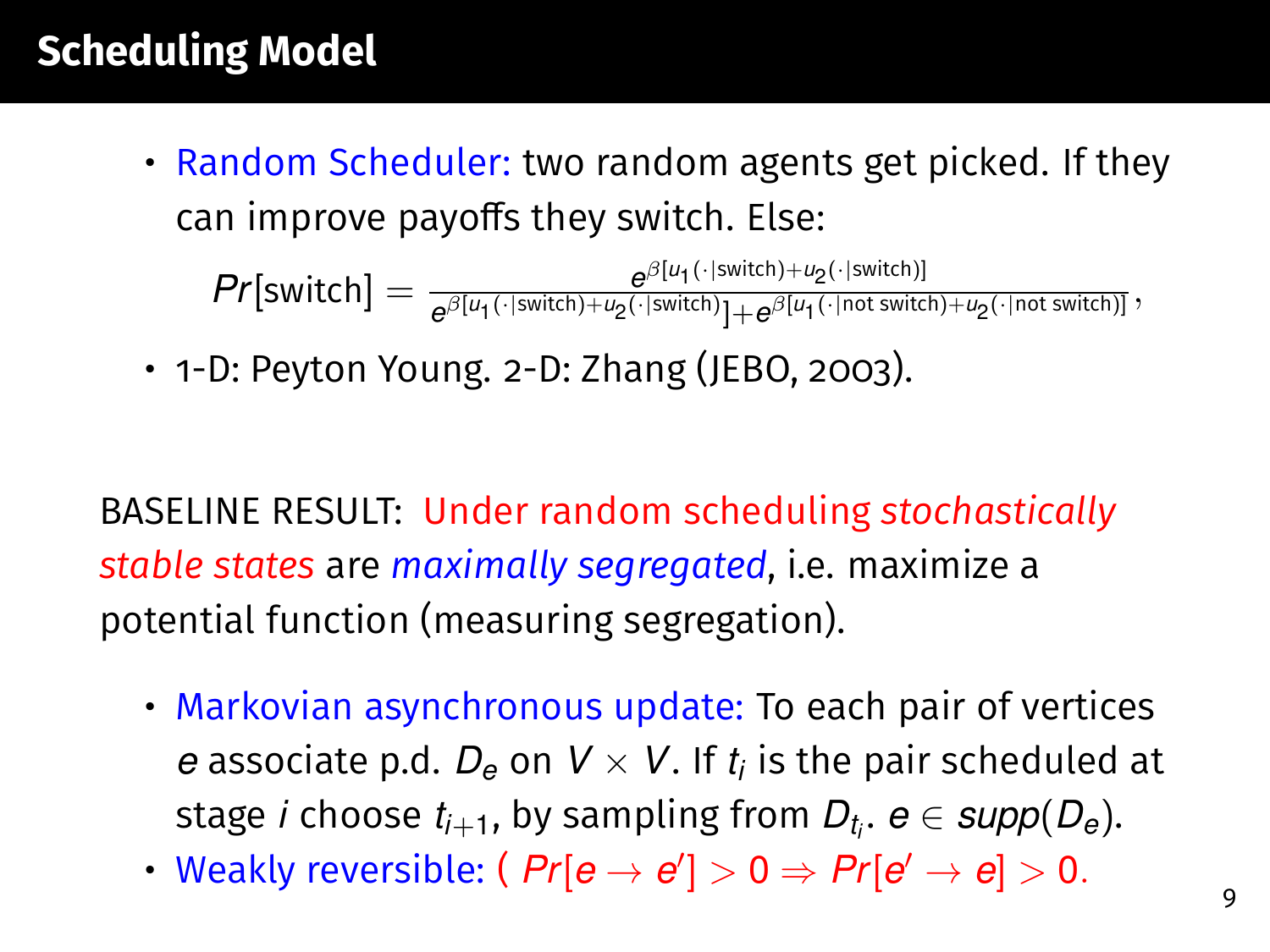#### *Theorem:*

Under Markovian asynchronous update the stochastically stable states are in the set  $\{(s, e) : s \text{ is maximally segregated and } e \in E\}.$ 

- Simplest form of **nonadaptive scheduling:** next scheduled edge based on last active edge **but not the state/outcome of the last move**.
- Scheduled edge can depend on state (outcome last move): scheduler can (easily) forever preclude segregation.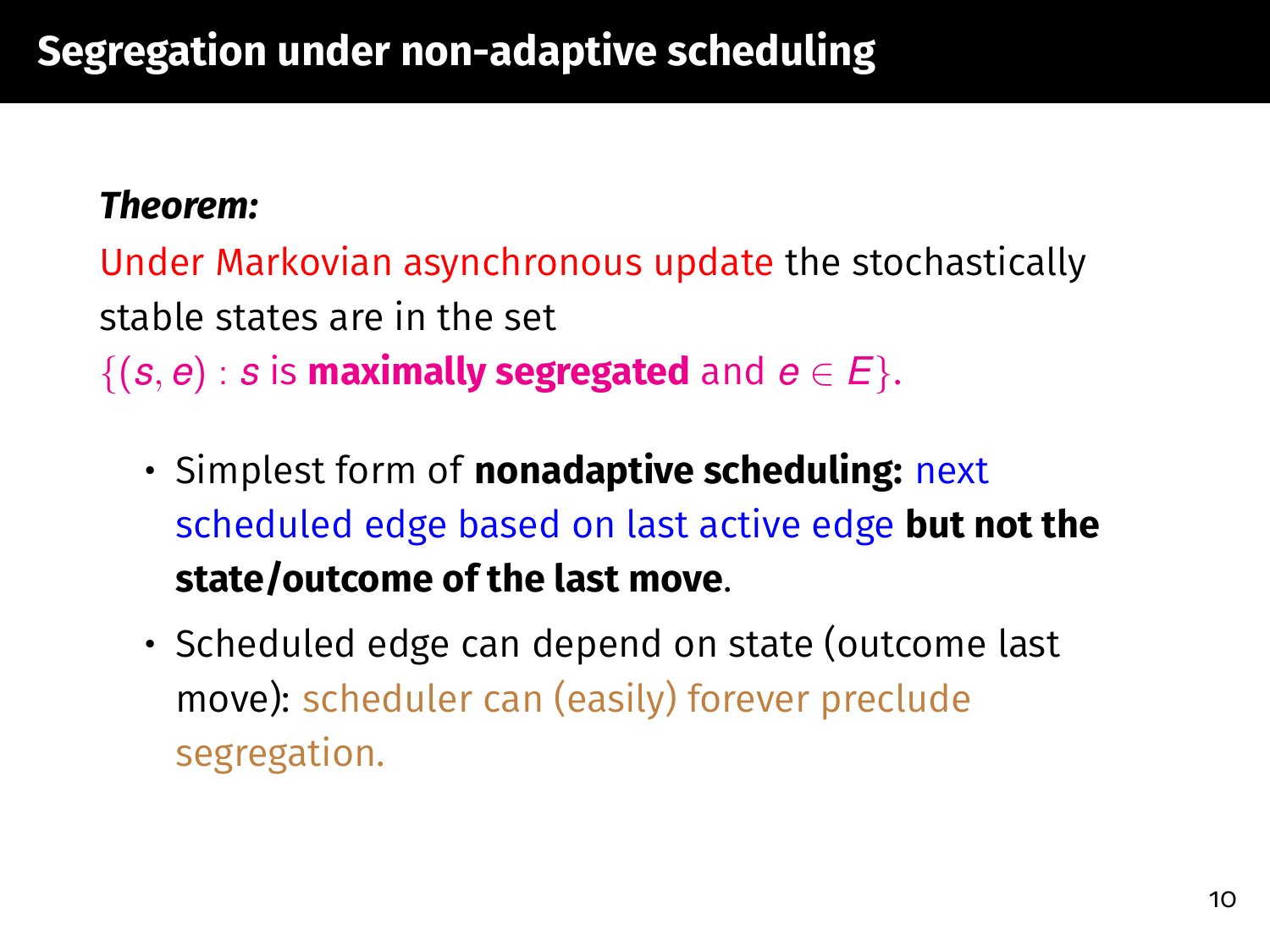# **Proof idea (cheating)**



- Dynamics driven by "potential function."
- Use Foster-Young criterion for stochastic stability.
- Tree of states rooted at state *j*: set *T* of edges s.t. for any state  $w \neq j$  there exists a unique (directed) path from *w* to *j*. Resistance of a rooted tree *T*: sum of resistances of all transitions in *T*.
- Transform any tree rooted at a non-maximally segregated state into a tree of lower resistance.
- "Reverse" path from *X* to *Y*. Transform subtrees of *T*.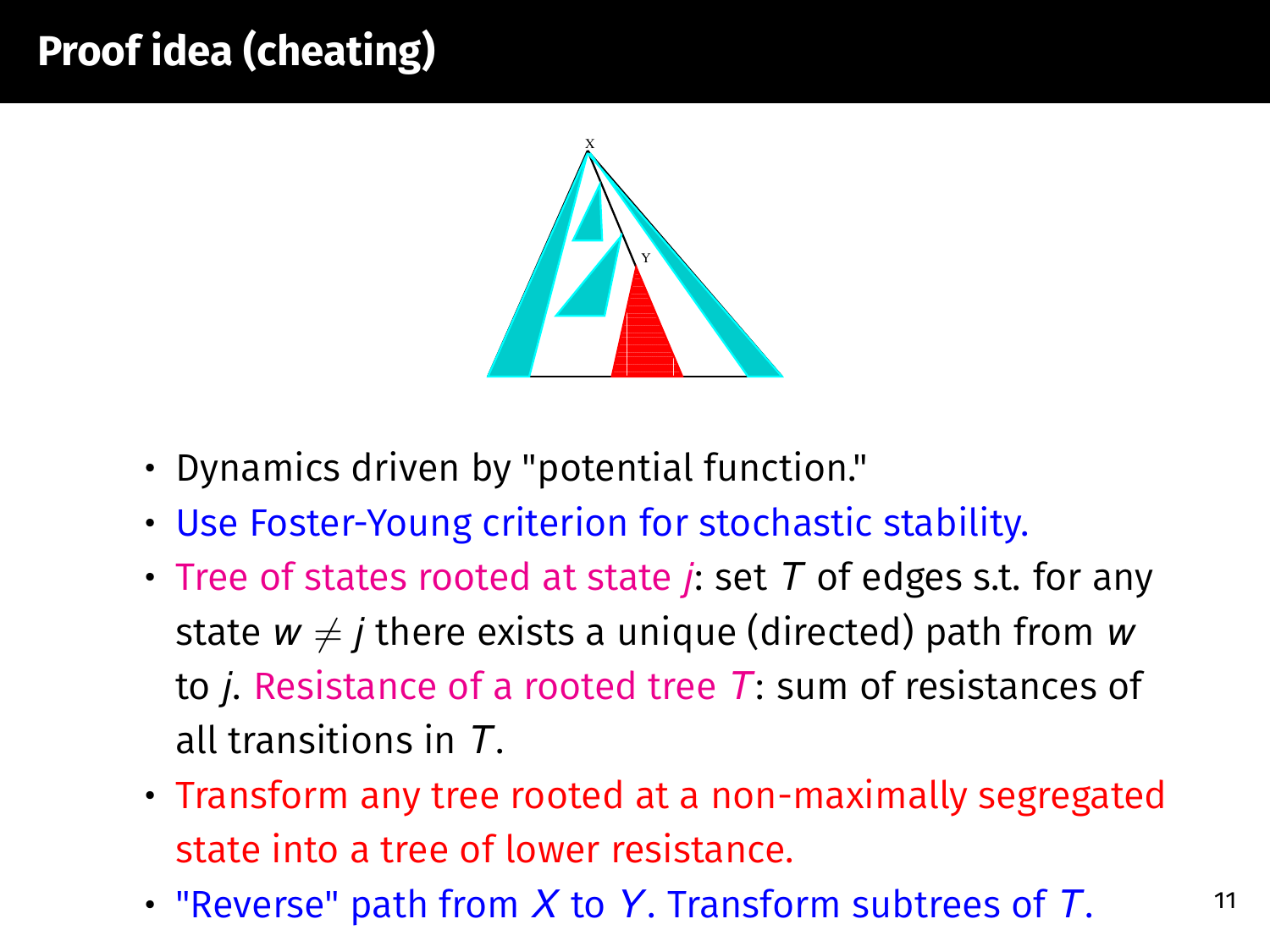# **Proof idea (cheating, II)**



- Crucial: **connection between potential function and resistance**.
- Resistance  $r(m)$  of a move  $m = (a_1, j_1) \rightarrow (a_2, j_2)$  only depends on the potential values at three points:  $a_1$ ,  $a_2$ and  $a_3$  (where  $a_3$  is the state obtained by making the opposite choice)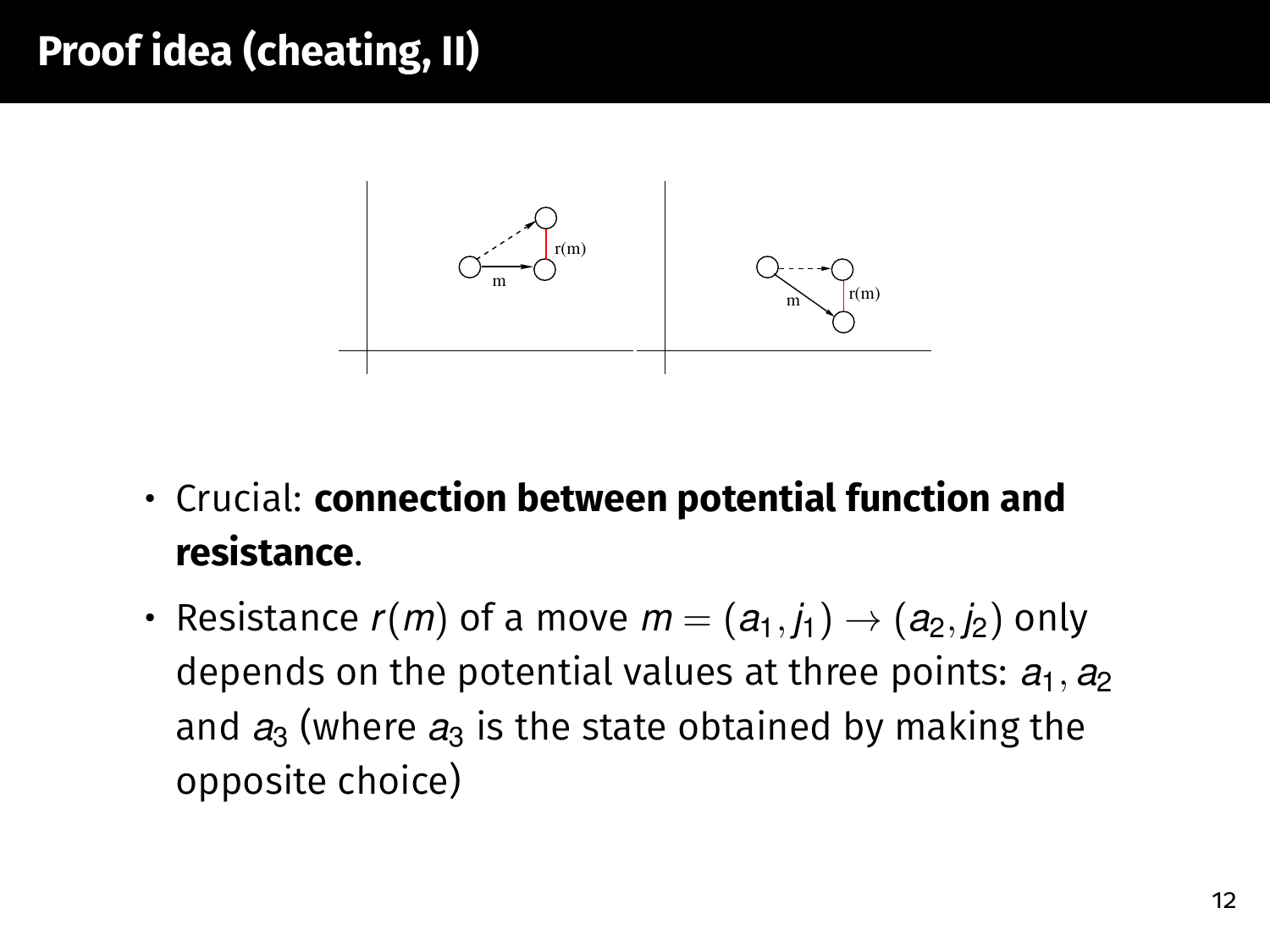# **Proof idea (cheating, III)**



- Compare resistances of moves on direct vs reverse path.
- Moves that don't change state: same resistance in both directions
- $\cdot$  Other: difference in resistances = change in potential
- Difference in sum of resistances  $\equiv$  Difference in potentials between endpoints !

#### **Conclusion:**

Maximally segregated: states: highest potential. Always lead to best trees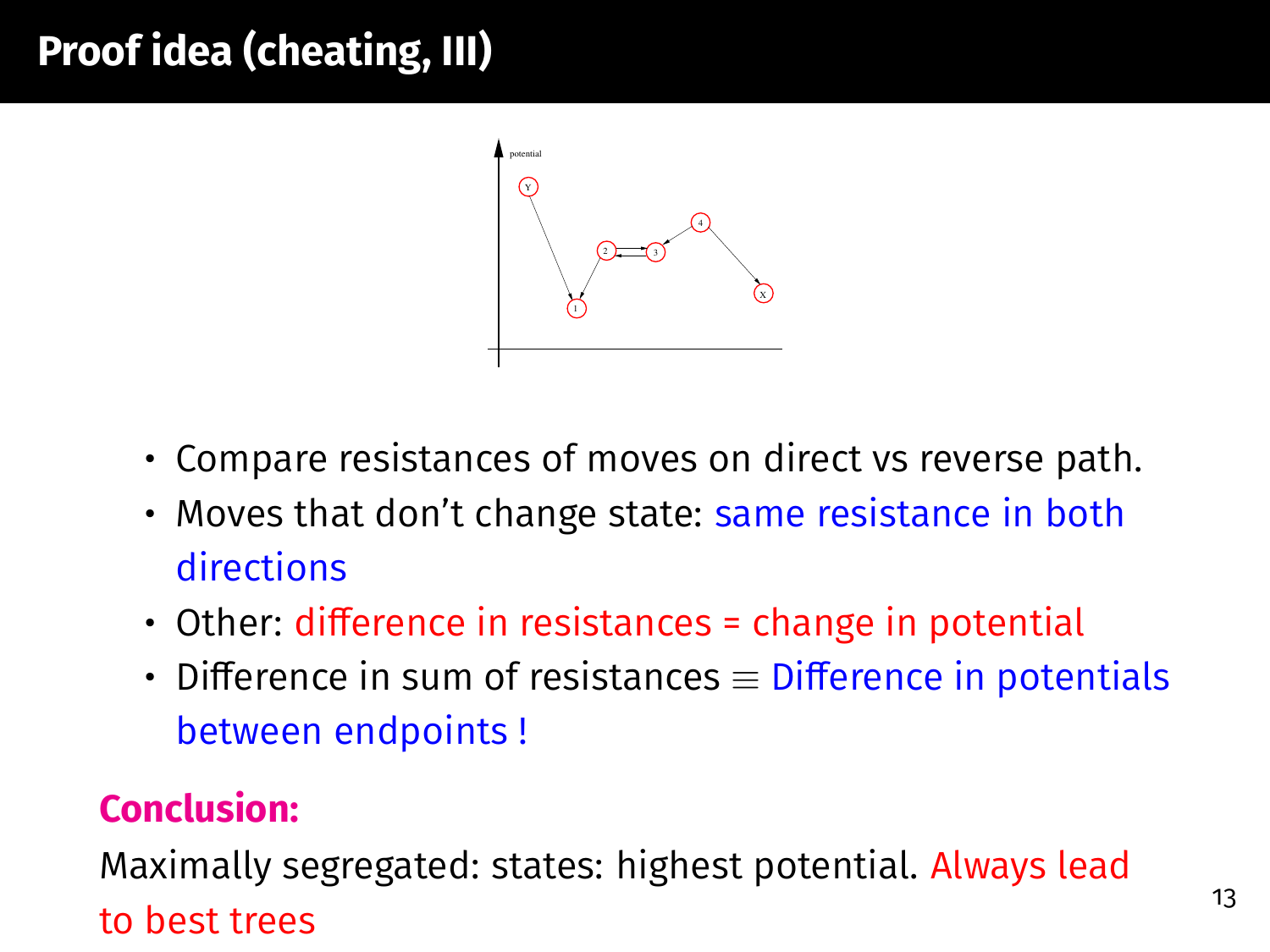# **How am I cheating ?**

- Technical difficulty: Markov chain two components: state and last scheduled edge.
- Cannot truly reverse path because second component.
- But: potential of state (*s*, *e*) does not depend on *e* !
- "Reverse": only reverse first component (create new path with reversed projection), add zero-resistance moves to attach trees to new path, etc.)

### **All of this works**

The things I am cheating about are mere technicalities.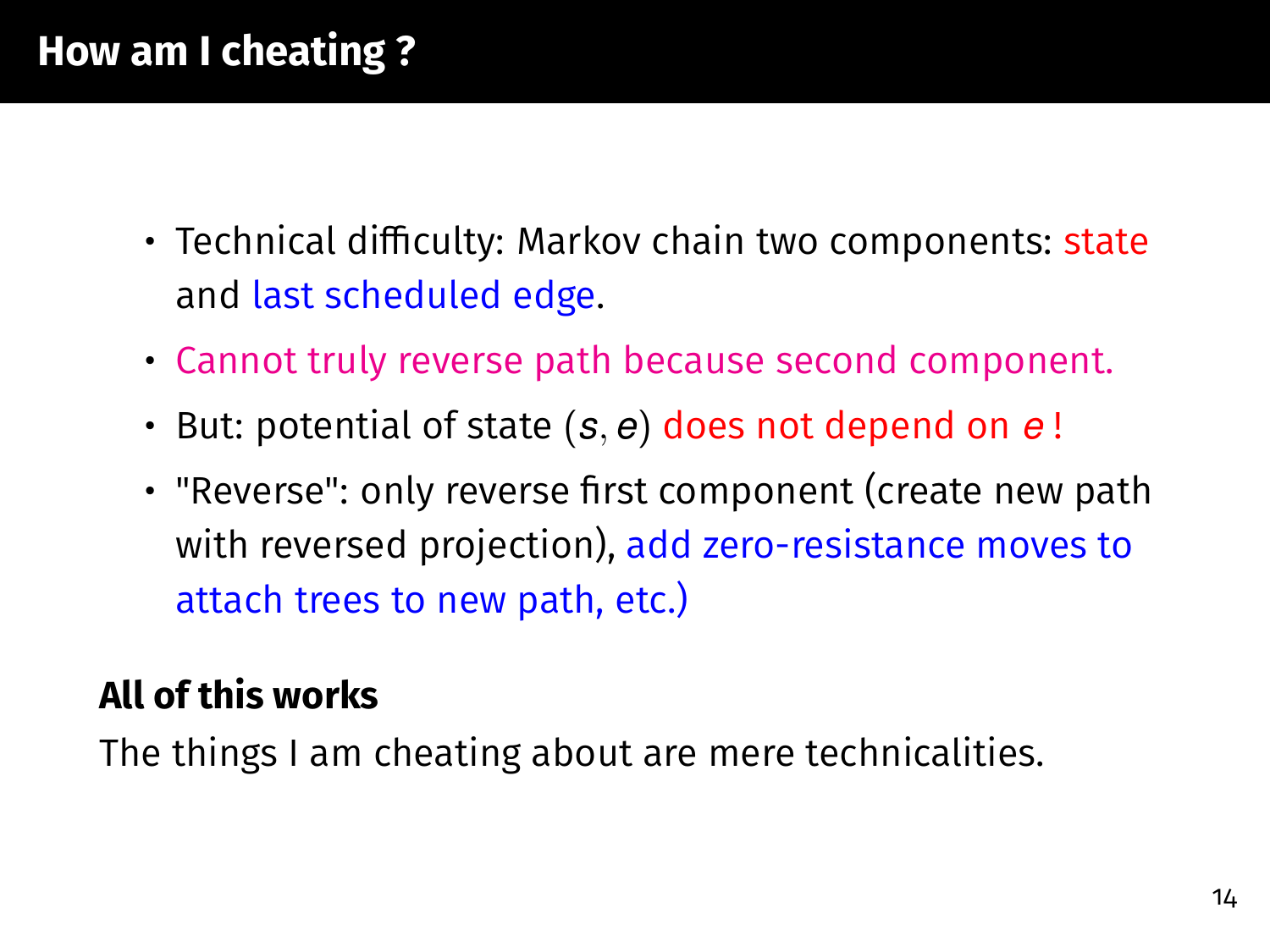### **Conclusions & Further Work**

- Are all maximally segregated states stochastically stable ? Open Question for P&W model.
- (Somewhat) Parallel update ? Peyton Young model:. Auletta et al. (SPAA'2011).
- More general scheduling ? "Influence model"
- How does convergence time relates to network structure ?
- Random Scheduling: Convergence time linear on so-called "close-knit graphs". Does not extend to Markovian contagion: *line graph*  $L_{2n+1}$  on  $2n+1$  nodes labeled −*n*, . . . , −1, 0, 1 . . . *n*. Random walk from the origin. Convergence time  $\theta(n^2)$ .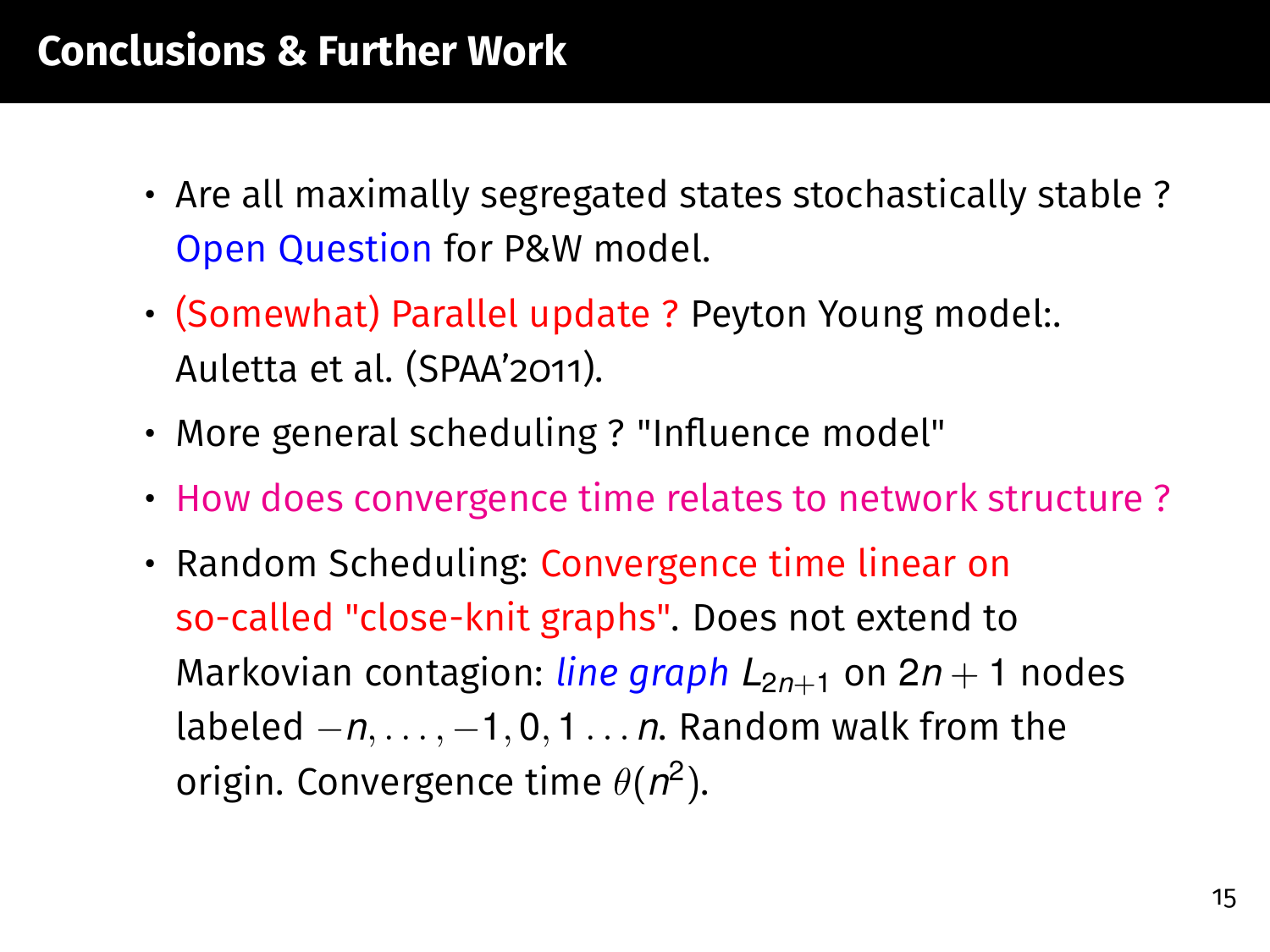#### **What about social simulations ?**

Can we apply such an analysis not only to mathematical models ?

- Our models/simulation produce stylized facts.
- Some stylized facts more robust, some very brittle.
- Model may display (or lack) "phase transitions" across parameters in their stylized properties.
- In mathematical models: causality easi(er) to identify.

Need a logic/discipline of stylized facts in modeling !